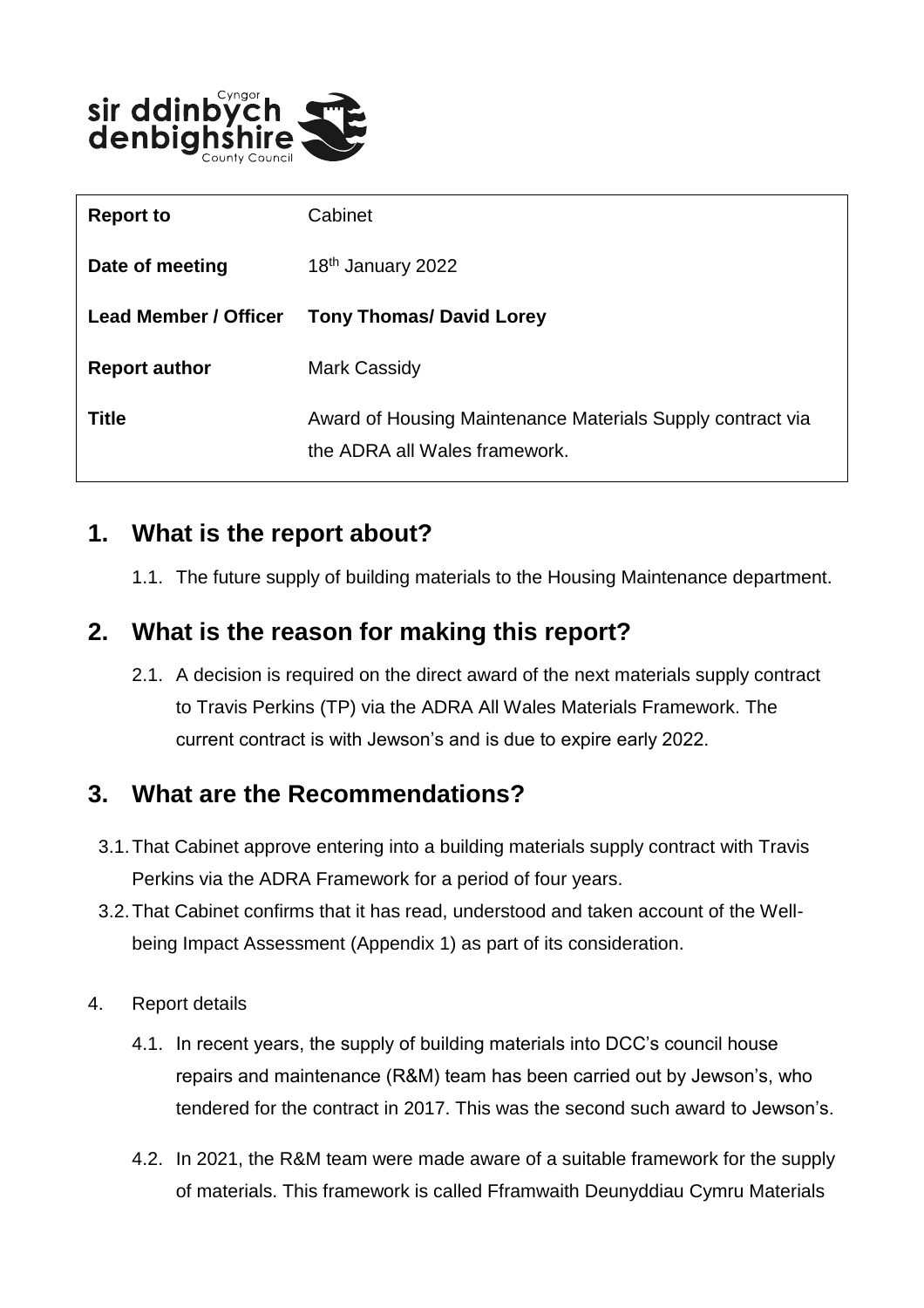Framework. It was established by Adra Housing Association and is a new, all-Wales, single-supplier framework for building materials and associated services with Travis Perkins Managed Services.

- 4.3. The purpose of the framework is that the supplier will deliver high-quality services, fit for purpose goods to supply organisations across Wales.
- 4.4. Current members include ADRA, Cartrefi Conwy, Isle of Anglesey County Council, Clwyd Alyn, Grwp Cynefin, Tai Calon and Wrexham CBC have signed an agreement to join with a contract to follow.
- 4.5. This framework offers the R&M team further added value options, not currently available from Jewson's, namely: supply of Kitchens, staff training to include ladder safety, tooling supply for the trade operatives including replacement or repair and safety checks.
- 4.6. A major benefit is TP's commitment and ability to supporting the provision of renewable technologies as well as carbon conscious materials for the construction of dwellings to include modular and timber frame solutions.
- 4.7. It also offers opportunities across Wales for collaboration with other authorities and housing providers, thus offering potential materials cost savings due to economies of scale. Bulk transport and local storage solutions will also reduce carbon emissions.
- 4.8. TP are proactively working with members on innovative solutions to assist with the decarbonisation of housing stock and other environmental initiatives, which represents and additional benefit to the R&M service.

### **5. How does the decision contribute to the Corporate Priorities?**

5.1.The Framework will be managed as a partnership between all members and Travis Perkins. Strategic and Operational core groups (which include all current members) have been established to develop this collaborative approach.

Travis Perkins will accrue 1.5% of the total invoiced turnover of the framework to be allocated towards community benefit opportunities. This will be shared between members, based on their individual spend. Members can then decide how best to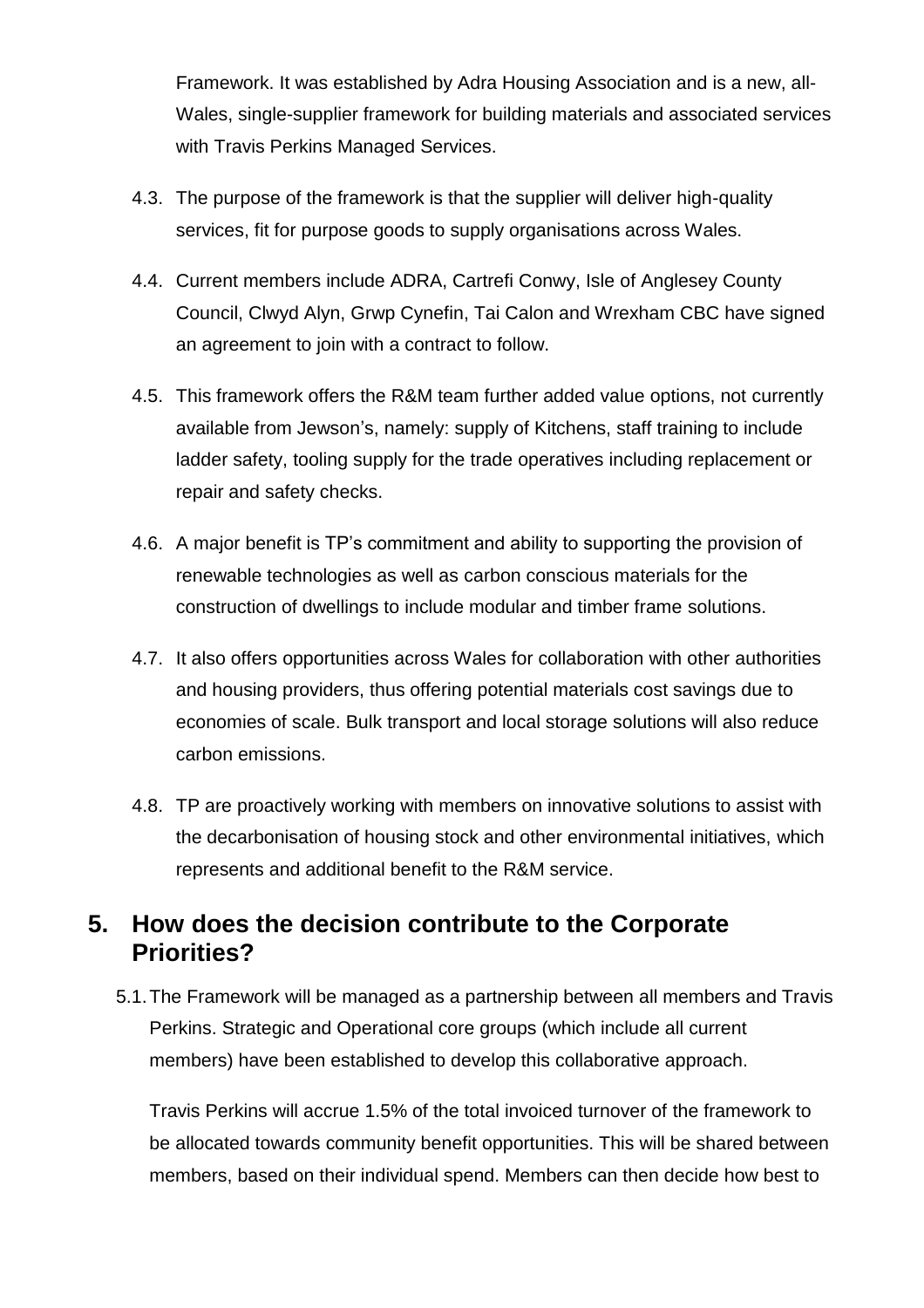spend this in a way that is important to them in their own areas. The total spend of the Framework will include spend directly from the members and indirectly by their appointed contractors.

TP and current members are proactively working with members on innovative solutions to assist with the decarbonisation of housing stock and other environmental initiatives, which will naturally contribute to our corporate carbon reduction targets and initiatives.

### **6. What will it cost and how will it affect other services?**

- 6.1. The value of our materials spend is approximately £400k per annum. Over four years £1.6M
- 6.2. To implement to change, we will need additional support from ICT. They have been made aware of our desire to move from Jewson's to TP and a series of planning meetings have been tentatively set up in anticipation of approval, to move the project forward.
- 6.3. We will also need contract support from procurement and legal.
- 6.4. The economies of scale that we would benefit from the collaboration, will include less transport emissions and cost as materials could be moved in bulk.
- 6.5.TP and current members are proactively working with members on innovative solutions to assist with the decarbonisation of housing stock and other environmental initiatives, which represents an additional benefit to the R&M service.

### **7. What are the main conclusions of the Well-being Impact Assessment?**

7.1.In summary the outcome of the WBIA (included as Appendix 1) is:

Score: 28/36, three stars from the possible four.

Summary for each Sustainable Development principle

**Long term:** We feel that working together with other framework members, such as Adra, Cartrefi Conwy, Anglesey Council etc. can achieve more responsive and effective outcomes than if we work alone. This can be achieved through combining the strengths and skills of each partner.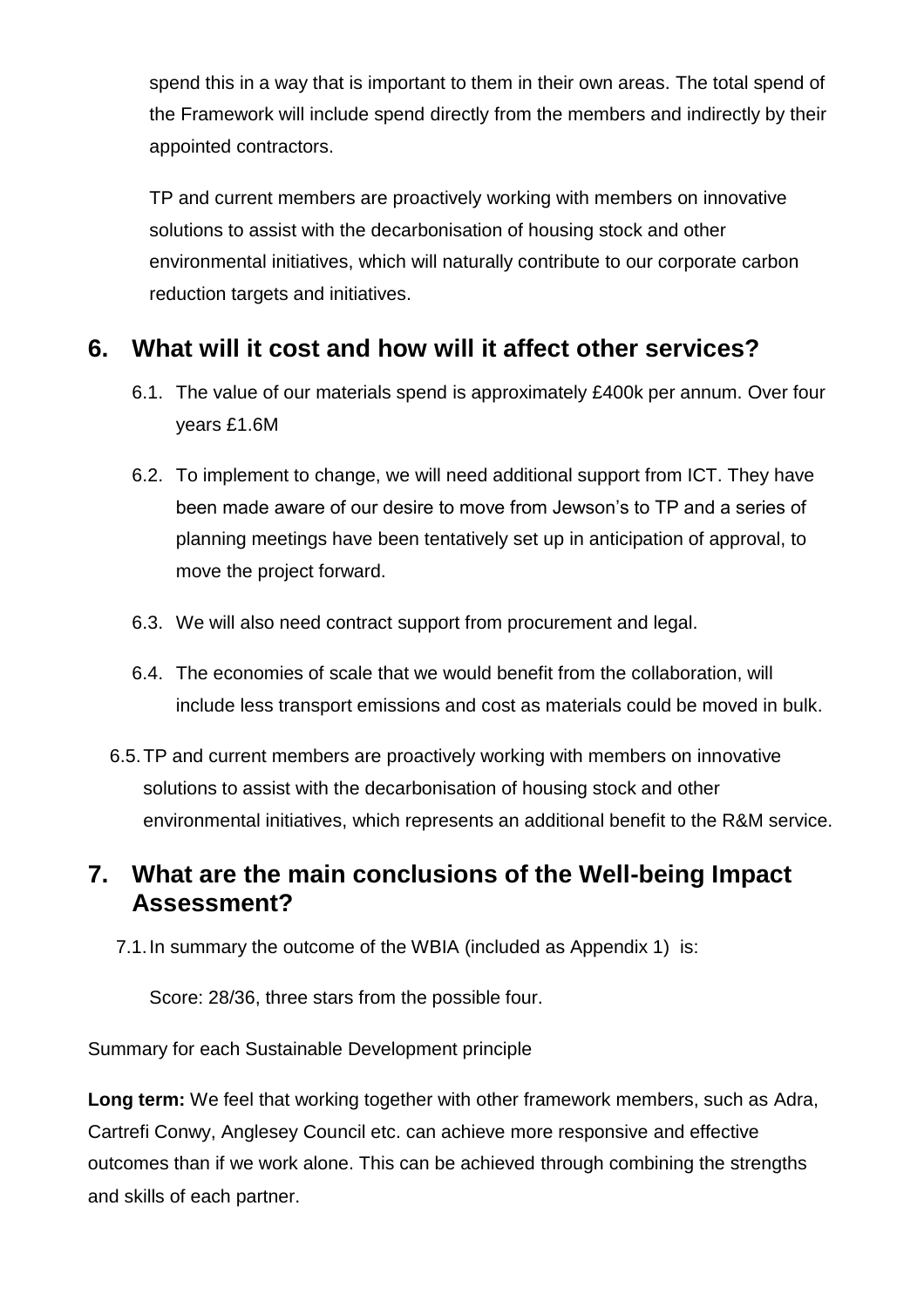TP and framework members are proactively working with members on innovative solutions to assist with the decarbonisation of housing stock and other environmental initiatives.

**Prevention** DCC and partners within the Framework will proactively work with members on innovative solutions to assist with the decarbonisation of housing stock and other environmental initiatives.

**Integration** As part of the service provided by Travis Perkins, we will be able to offer continuous improvement opportunities through performance monitoring of key performance indicators. Further, we intend to adopt a 'whole system' approach from electronic ordering of general building materials through to renewable technologies.

**Collaboration** The Framework has been established to set up a whole Wales, single supplier framework for building materials and associated services. It will be available to not just members but their contractors too; it is open to all housing associations, local authorities and wider public sector bodies in Wales.

**Involvement** All sections affected have been involved in this proposal, namely Housing Maintenance Team, ICT and Travis Perkins. Various meetings have been held and dialogue between all parties has begun.

| A prosperous Denbighshire                                             | Positive        |  |
|-----------------------------------------------------------------------|-----------------|--|
| A resilient Denbighshire                                              | <b>Neutral</b>  |  |
| A healthier Denbighshire                                              | <b>Positive</b> |  |
| A more equal Denbighshire                                             | <b>Neutral</b>  |  |
| A Denbighshire of cohesive communities                                | <b>Positive</b> |  |
| A Denbighshire of vibrant culture and thriving Welsh language Neutral |                 |  |
| A globally responsible Denbighshire                                   | <b>Positive</b> |  |

Travis Perkins will accrue 1.5% of the total invoiced turnover of the framework to be allocated towards community benefit opportunities. This will be shared between members, based on their individual spend. Members can then decide how best to spend this in a way that is important to them in their own areas.

The total spend of the Framework will include spend directly from the members and indirectly by their appointed contractors.